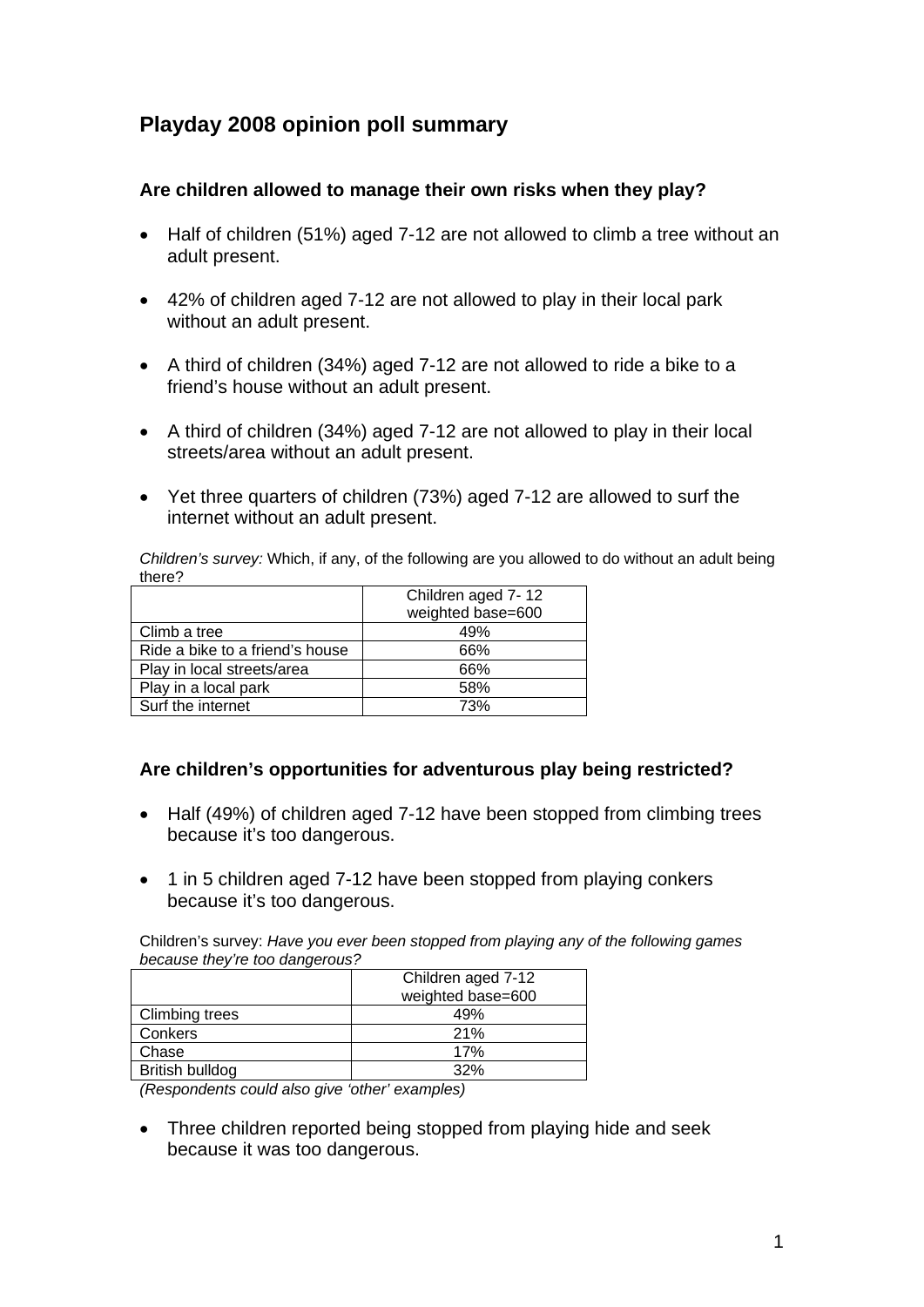# **Do children want more opportunities to play adventurously?**

• 77% of children and young people aged 7-16 would like more opportunities to play adventurously and take risks while playing.

Children's survey: *Would you like more opportunities to play adventurously and take risks while playing?*

|            | Children aged 7-16   |  |
|------------|----------------------|--|
|            | weighted base n=1000 |  |
| Yes        | 77%                  |  |
| N٥         | 21%                  |  |
| Don't know | 3%                   |  |

# **Why is playing adventurously good for children?**

• Adventurous play makes children feel happy, free and confident.

Children's survey: *How does playing adventurously make you feel?*

|           | Children aged 7-16 |  |
|-----------|--------------------|--|
|           | weighted base=1000 |  |
| Happy     | 90%                |  |
| Free      | 58%                |  |
| Confident | 49%                |  |

### **Where do children experience adventurous and challenging play?**

• The environment in which children and young people today experience adventurous and challenging play is different from the experience of their parents. As children, 70% of today's adults experienced most adventure in outdoor natural environments. Only 29% of children today have a similar experience. Children today appear to play in more designated areas.

Children's survey: *In which of the following places do you most experience adventurous and exciting play?* 

|   |                                                  | Children aged 7-16 |
|---|--------------------------------------------------|--------------------|
|   |                                                  | weighted base=1000 |
|   | Playground/park                                  | 56%                |
| ◠ | At home                                          | 48%                |
| 3 | Theme park                                       | 44%                |
| 4 | At school                                        | 38%                |
| 5 | Outdoor natural space (trees, rivers, woods etc) | 29%                |
| 6 | Local streets                                    | 24%                |

*(Respondents could choose up to 3 answers from a list of 8 options or 'other')*

Adult survey: *In which of the following places did you most experience adventurous and exciting play as a child? (Respondents could choose up to 3)*

|   |                                                  | Adults<br>weighted base n=1032 |
|---|--------------------------------------------------|--------------------------------|
|   | Outdoor natural space (trees, rivers, woods etc) | 70%                            |
|   | Playground/park                                  | 59%                            |
| 3 | Local streets                                    | 45%                            |
|   | At school                                        | 32%                            |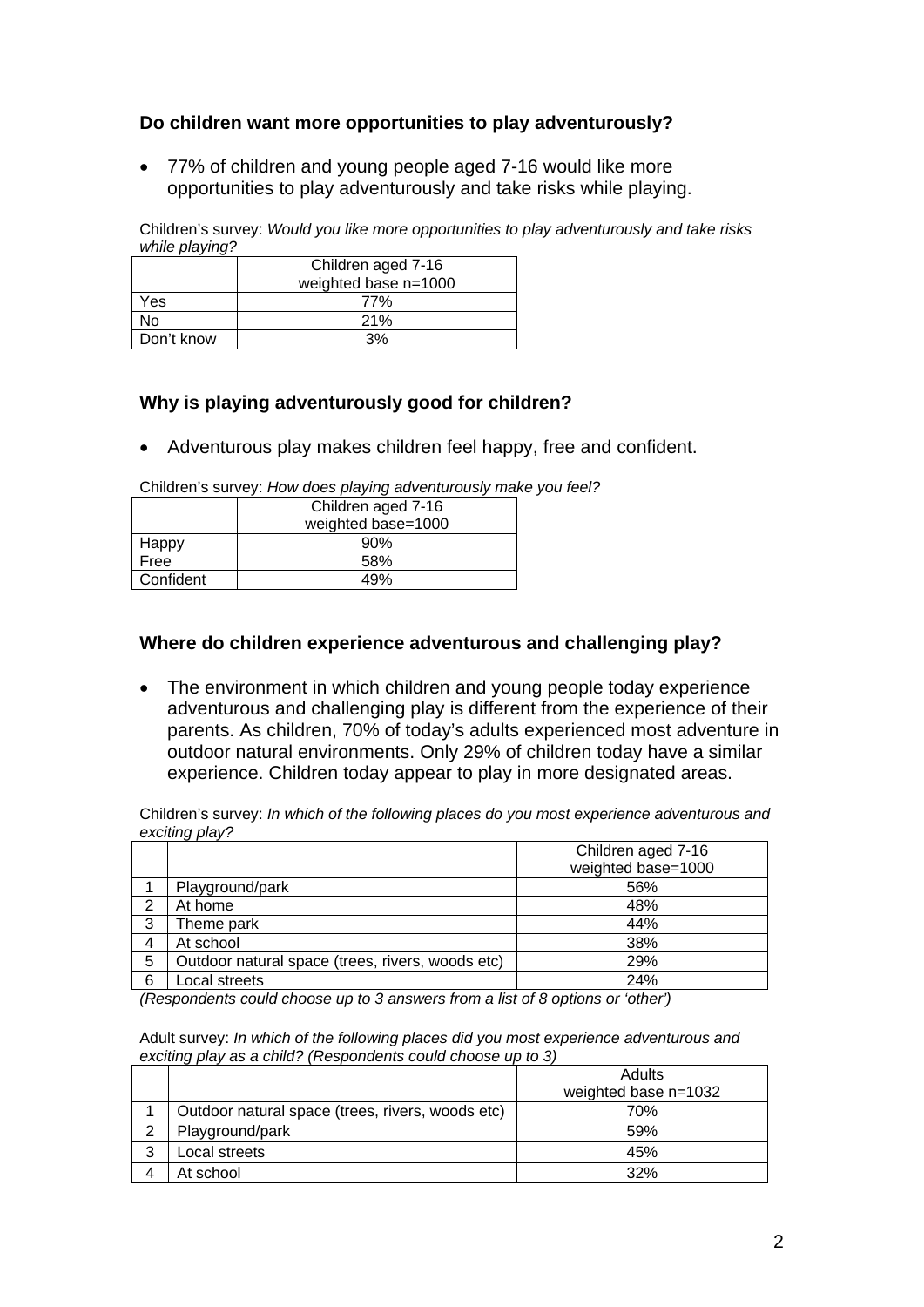| ັ | At<br>home | 270/<br>70 |
|---|------------|------------|
| 6 | heme park  | CO<br>∣0%  |

*(Respondents could choose up to 3 answers from a list of 8 options or 'other')*

### **Can children manage their own risks when playing?**

• Children are capable of assessing their own risks whilst playing adventurously. Statistics show that fear of hurting themselves declines as children grow up, gaining more confidence and experience.

Children's survey: *Which of the following is most likely to stop you having adventurous play?* 

| 7-8 year olds |  |  |
|---------------|--|--|
|---------------|--|--|

|   |                                | Children aged 7-8<br>weighted base=200 |
|---|--------------------------------|----------------------------------------|
|   | You might hurt yourself        | 45%                                    |
| 2 | No other children to play with | 42%                                    |
| 3 | Adults won't let you           | 33%                                    |
| 4 | No adult to look after you     | 18%                                    |
| 5 | Nowhere to play                | 18%                                    |
| 6 | You might annoy other adults   | 16%                                    |

*(Respondents could choose up to 3 answers from a list of 7 options or 'other')*

|                          | 9-10 year olds                               |                                         |
|--------------------------|----------------------------------------------|-----------------------------------------|
|                          |                                              | Children aged 9-10<br>weighted base=200 |
|                          | No other children to play with               | 48%                                     |
| 2                        | You might hurt yourself                      | 40%                                     |
| 3                        | Adults won't let you                         | 33%                                     |
| 4                        | No adult to look after you                   | 28%                                     |
| 5                        | Nowhere to play                              | 24%                                     |
| 6                        | There are local rules (e.g. 'no ball games') | 23%                                     |
| $\overline{\phantom{0}}$ |                                              | $\sim$ $\sim$ $\sim$                    |

*(Respondents could choose up to 3 answers from a list of 7 options or 'other')* 

#### 11-12 year olds

|   |                                              | Children aged 11-12 |
|---|----------------------------------------------|---------------------|
|   |                                              | weighted base=200   |
|   | No other children to play with               | 53%                 |
| 2 | Adults won't let you                         | 41%                 |
| 3 | Nowhere to play                              | 35%                 |
| 4 | You might hurt yourself                      | 32%                 |
| 5 | There are local rules (e.g. 'no ball games') | 29%                 |
| 6 | You might annoy other adults                 | 26%                 |
|   |                                              |                     |

*(Respondents could choose up to 3 answers from a list of 7 options or 'other')* 

|   |                                              | Children aged 13-14 |
|---|----------------------------------------------|---------------------|
|   |                                              | weighted base=200   |
|   | No other children to play with               | 51%                 |
|   | Nowhere to play                              | 40%                 |
| 3 | There are local rules (e.g. 'no ball games') | 37%                 |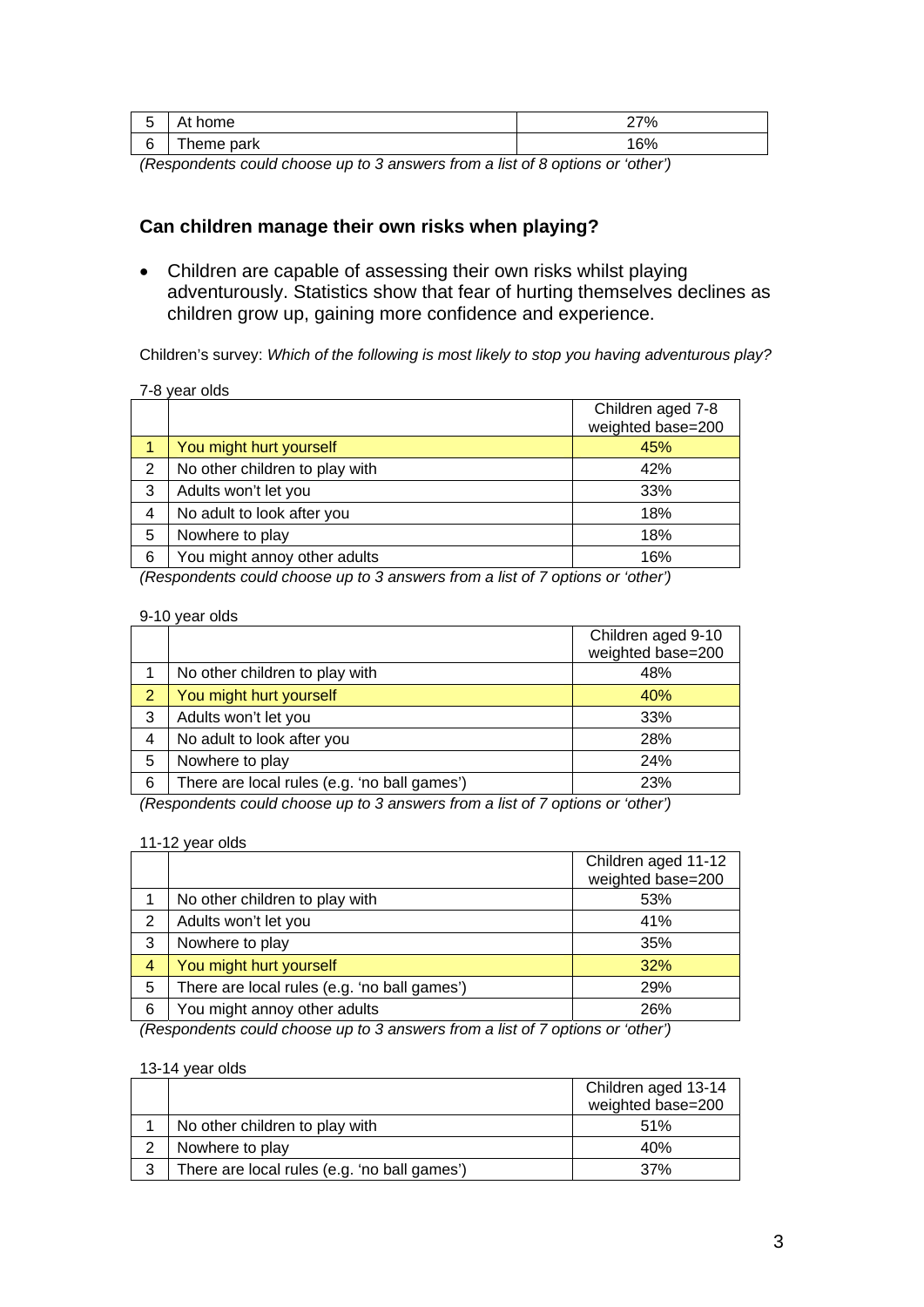| Adults won't let you         | 35%        |
|------------------------------|------------|
| You might annoy other adults | 31%        |
| You might hurt yourself      | <b>25%</b> |

*(Respondents could choose up to 3 answers from a list of 7 options or 'other')* 

#### 15-16 year olds

|   |                                              | Children aged 15-16<br>weighted base=200 |
|---|----------------------------------------------|------------------------------------------|
|   | There are local rules (e.g. 'no ball games') | 47%                                      |
| 2 | No other children to play with               | 40%                                      |
| 3 | Nowhere to play                              | 39%                                      |
| 4 | You might annoy other adults                 | 35%                                      |
| 5 | Adults won't let you                         | 28%                                      |
| 6 | You might hurt yourself                      | 21%                                      |

*(Respondents could choose up to 3 answers from a list of 7 options or 'other')*

### **What would help children to play more adventurously?**

• Having more places to play was the most cited solution given to enable children to play more adventurously by both adults (33%) and children (40%).

#### Children's survey: *What would help you play more adventurously?*

|   |                                         | Children aged 7-16 |
|---|-----------------------------------------|--------------------|
|   |                                         | weighted base=1000 |
|   | More places to play                     | 40%                |
| 2 | More friends to play with               | 25%                |
| 3 | More playgrounds/ adventure playgrounds | 20%                |
| 4 | Places that feel safer to play          | 8%                 |
| 5 | Adults letting me play how I want       | 8%                 |
| 6 | Fewer notices restricting play          | 5%                 |
|   | An adult to look out for me             | 2%                 |

*(Respondents were asked this question unprompted)*

#### Adult's survey: *What do you think would help children play more adventurously?*

|   |                                                 | Adults               |
|---|-------------------------------------------------|----------------------|
|   |                                                 | weighted base n=1032 |
|   | More places to play                             | 33%                  |
| 2 | More playgrounds/ adventure playgrounds         | 31%                  |
| 3 | Places that feel safer to play                  | 28%                  |
| 4 | An adult to look out for them                   | 26%                  |
| 5 | Adults letting them play how they want          | 19%                  |
| 6 | Less concern with health and safety regulations | 12%                  |
|   | More friends to play with                       | 11%                  |

*(Respondents were asked this question unprompted)*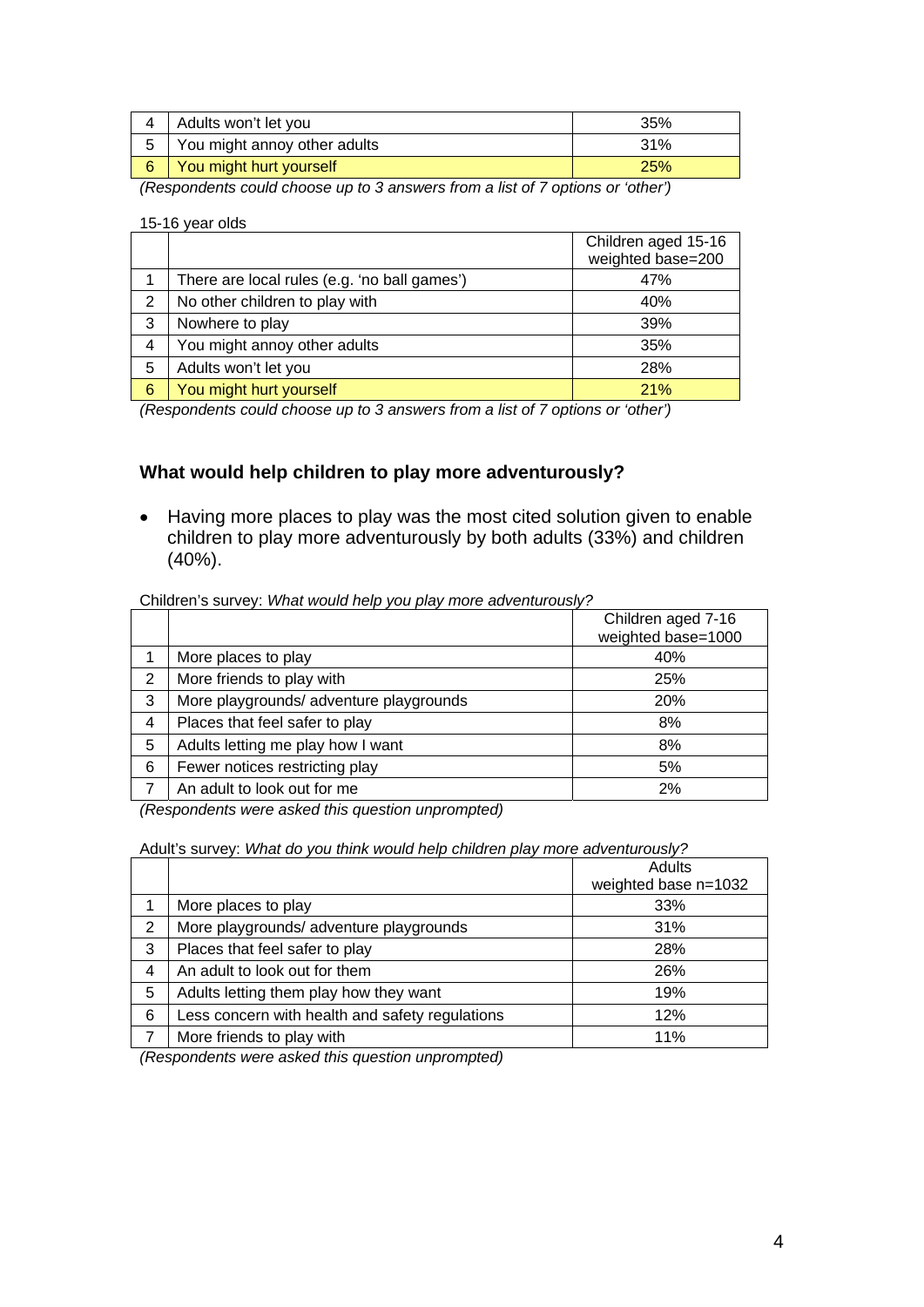# **What sort of adventures do children and young people enjoy?**

• Both boys and girls get the most challenge and adventure from bike riding/skate boarding compared to other play activities. Girls cited exploring new and unfamiliar places as second favourite, followed jointly by playing with nature and playing in a playground or park. Playing computer games was the second most popular choice for boys, followed by exploring new and unfamiliar places.

Children's survey: *When you are playing, what do you find the most challenging and adventurous?*

|                          | TOP O original and advocitatious play abuvities for boys. | Boys aged 7-16<br>weighted base n=494 |
|--------------------------|-----------------------------------------------------------|---------------------------------------|
|                          | Bike riding/skateboarding                                 | 53%                                   |
| 2                        | Playing an electronic/computer game                       | 43%                                   |
| 3                        | Exploring new/unfamiliar places                           | 33%                                   |
| $\overline{\phantom{0}}$ | $\cdots$ $\cdots$                                         |                                       |

Top 3 challenging and adventurous play activities for boys:

*(Respondents could choose up to 3 answers from a list of 7 options)*

#### Top 3 challenging and adventurous play activities for girls:

|   | Girls aged 7-16                                |                     |
|---|------------------------------------------------|---------------------|
|   |                                                | weighted base n=506 |
|   | Bike riding/skateboarding                      | 45%                 |
| ⌒ | Exploring new/unfamiliar places                | 39%                 |
| 3 | Playing with nature (trees, rivers, woods etc) | 37%                 |
| ર | Playing in a playground/park                   | 37%                 |

*(Respondents could choose up to 3 answers from a list of 7 options)*

#### **Do children enjoy the same type of adventures that adults did when they were children?**

• Adults also cited bike riding/skateboarding as their favourite adventurous activity as a child, this was followed by playing with nature and exploring new/unfamiliar places.

Children's survey: *When you are playing, what do you find the most challenging and adventurous?* 

Top 3 challenging and adventurous play activities for children:

|   |                                     | Children aged 7-16 |
|---|-------------------------------------|--------------------|
|   |                                     | weighted base=1000 |
|   | Bike riding/skateboarding           | 49%                |
| ⌒ | Exploring new/unfamiliar places     | 36%                |
| 3 | Playing an electronic/computer game | 35%                |

*(Respondents could choose up to 3 answers from a list of 7 options)*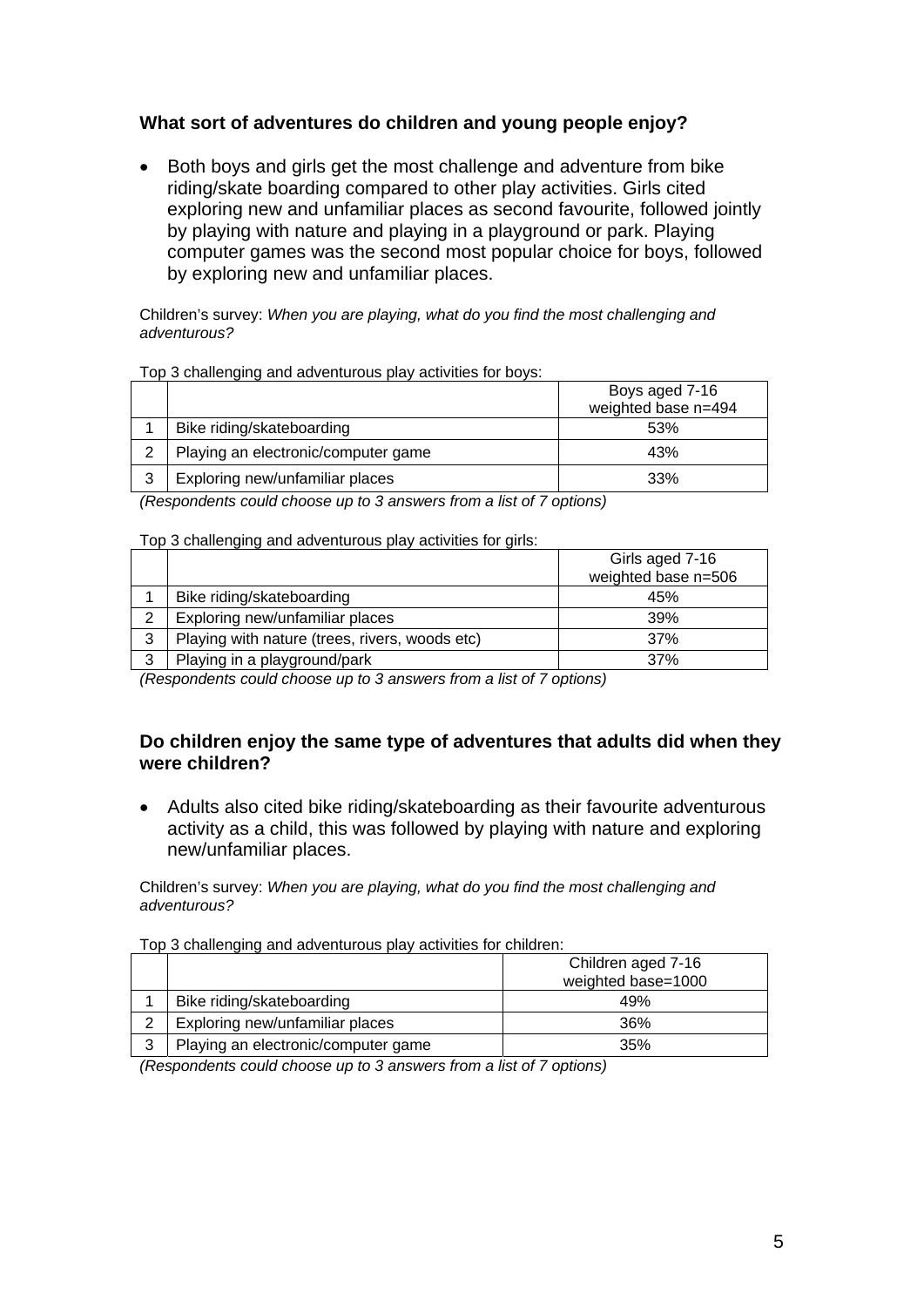Adult's survey: *When you were playing as a child, which of the following did you find the most challenging and adventurous?* 

|   | $\sim$ 0.10.10.19.19.19.00.10.00.10.11.00.10.10.10.11 |                        |  |  |
|---|-------------------------------------------------------|------------------------|--|--|
|   |                                                       | Adults                 |  |  |
|   |                                                       | weighted base $n=1032$ |  |  |
|   | Bike riding/skateboarding                             | 55%                    |  |  |
|   | Playing with nature (trees, rivers, woods etc)        | 52%                    |  |  |
| 3 | Exploring new/unfamiliar places                       | 50%                    |  |  |

Top 3 challenging and adventurous play activities when adults were children:

*(Respondents could choose up to 3 answers from a list of 7 options)*

#### **Do adults think that children should experience adventurous and risky play?**

• 80% of adults think that children should be free to experience adventurous play even if it puts them at risk of minor injury.

|                                                                                                             | Adults        |
|-------------------------------------------------------------------------------------------------------------|---------------|
|                                                                                                             | weighted base |
|                                                                                                             | $n = 1032$    |
| Children should be free to experience adventurous play even if it puts                                      | 80%           |
| them at risk of minor injury.                                                                               |               |
| Children should be prevented from experiencing adventurous play if it<br>puts them at risk of minor injury. | 19%           |
|                                                                                                             |               |
| Don't know                                                                                                  | 1%            |

Adult's survey: *Which of the following statement do you most agree with?*

### **Why do adults think opportunities for children to play adventurously have declined?**

• Many reasons were cited by adults for the decline in opportunities for children challenge to themselves and take risks whilst playing. The most common reason was thought to be an increased concern with health and safety regulations (30%). The second biggest reason was attributed to adults perceiving it to be more dangerous for children to play now (19%).

Play England July 2008

Notes:

- 1. This research was commissioned to support Playday 2008: *Give us a go!* A breakdown of statistics is available on request.
- 2. ICM Research interviewed a random sample of 1032 adults aged 18 + by telephone between 27 – 29 June 2008. Interviews were conducted across the UK and the results have been weighted to the profile of all adults. They